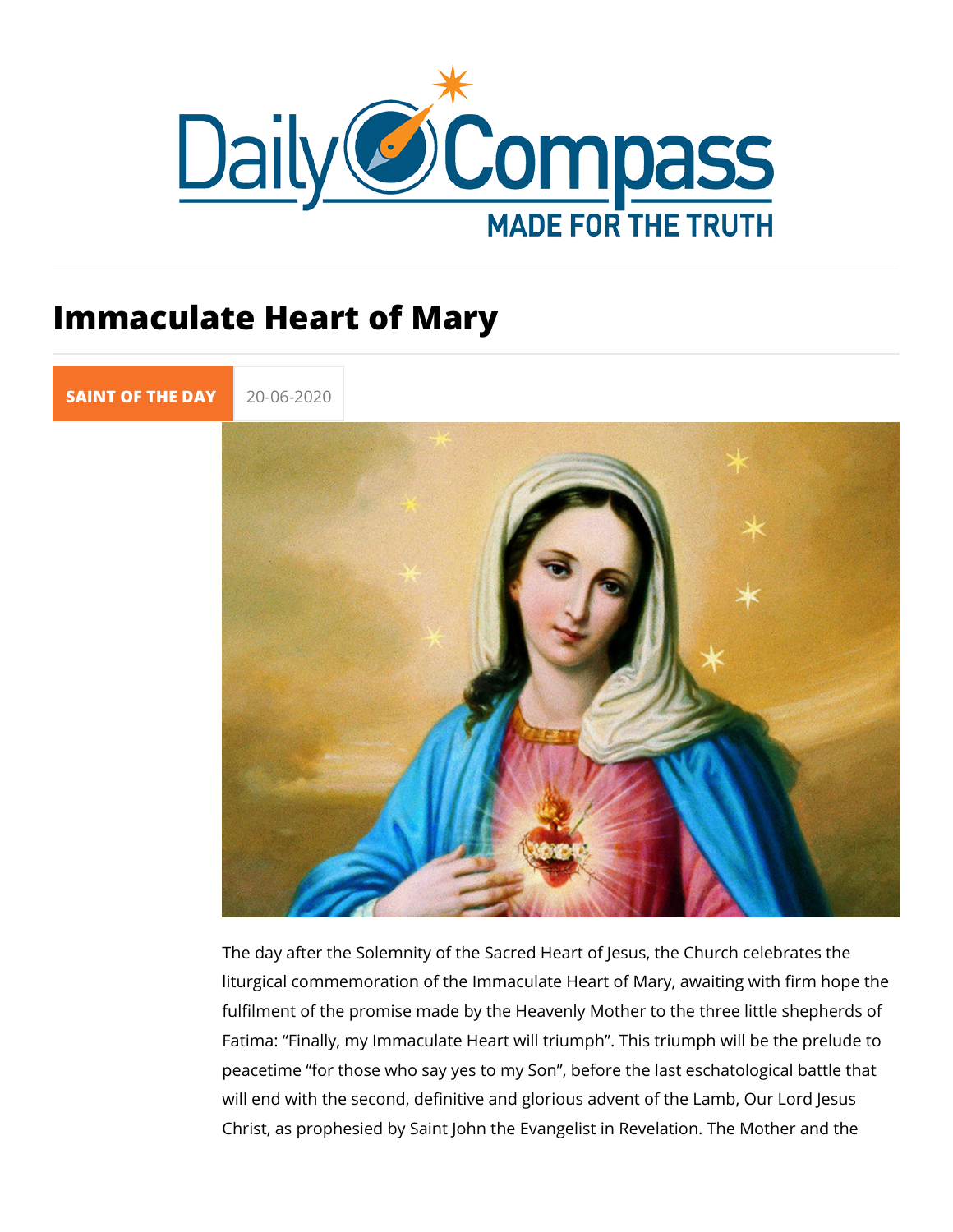Son, therefore, whose Sacred Hearts are so intertwined and  $p \in \mathbb{R}$ mystery of salvation that they cannot be separated. This was a John Eudes (1601-1680), founder of the Congregation of Jesus first to celebrate the feasts of the Sacred Heart and the Imma confreres.

Jesus' revelations to Saint Margaret Mary Alacwequee the 6 4m7o-s1t69 powerful impetus to devotion to the Sacred Heart, which sprea the Jansenist heresy. The establishment of the cult to the Imp which also had to overcome various obstacles, came about thr greatest Marian manifestations in history. For instance, the ap 1830 to Saint Catherine Labouré, who after contemplating the Immaculate, saw the Sacred Hearts of Jesus and Mary appear, thorns, the second pierced by a sword, as well as bensulas inditerse surmounted by a cross, surrounded by 12 stars. It is the image with the diffusion of the Miraculous Medal, the extraordinary c scattered in all the Holy Scriptures and that recall in particula redemptive work of her Son. This admirable participation, which Redemptrix, is already implicit in God's words to Satan immed  $(Gen 3)$  $(Gen 3)$ :15 it is then expressed in SimeAonnol's apsrow op thole osyha(II pierce your souls and  $S$ ) too; Lk 2:35) and culminates in the magnificent sign of the Wo [Rev](https://www.biblegateway.com/passage/?search=Rev+12&version=KJ21) 1.2

This divine plan, in which pain acquires meaning and becomes continued with Fahema., on 13 June 1917, Our Lady communicat dos Santos (1907-2008) hesunsisweanists to use you to make me known loved. He wants to establish in the world devotion to my Imma December, eight years later, Lucia, already in the convent, sa at her side, who salida to bempassion on the Immaculate Heart of Holy Mother, covered with the thorns that ungrateful people in without anyone making an act of reparation to remove them . I made Lucia the solemn promise on the reparative CommuTroion of all those who for five months, on the first Saturday, will go to Communion, recite the Rosary and keep me company for 15 min Mysteries, with the intention of offering me reparations, I pror hour of death with all the graces necessary for salvation .

In 1944 the liturgical commemoration was extended by Pius XI Church